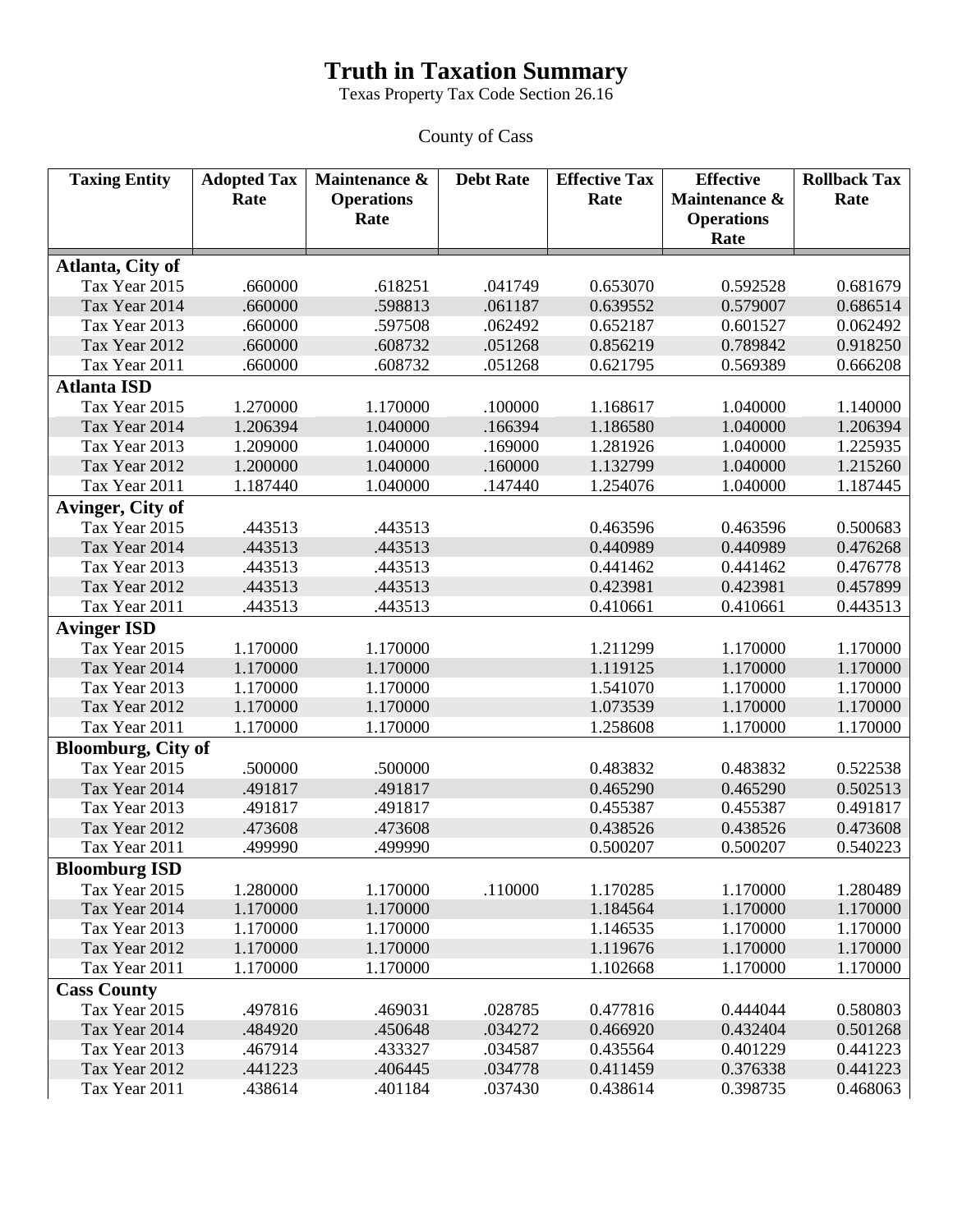| <b>Taxing Entity</b>             | <b>Adopted Tax</b> | Maintenance &      | <b>Debt Rate</b> | <b>Effective Tax</b> | <b>Effective</b>  | <b>Rollback Tax</b>  |  |
|----------------------------------|--------------------|--------------------|------------------|----------------------|-------------------|----------------------|--|
|                                  | Rate               | <b>Operations</b>  |                  | Rate                 | Maintenance &     | Rate                 |  |
|                                  |                    | Rate               |                  |                      | <b>Operations</b> |                      |  |
|                                  |                    |                    |                  |                      | Rate              |                      |  |
| <b>Cass County Road District</b> |                    |                    |                  |                      |                   |                      |  |
| Tax Year 2015                    | .069085            | .069085            |                  | 0.067085             | 0.067085          | 0.072451             |  |
| Tax Year 2014                    | .068142            | .068142            |                  | 0.066142             | 0.066142          | 0.572701             |  |
| Tax Year 2013                    | .066327            | .066327            |                  | 0.061413             | 0.061414          | 0.066327             |  |
| Tax Year 2012                    | .062255            | .062255            |                  | 0.057644             | 0.057644          | 0.062255             |  |
| Tax Year 2011                    | .060025            | .060025            |                  | 0.060025             | 0.060026          | 0.064828             |  |
| <b>CCESD#1</b>                   |                    |                    |                  |                      |                   |                      |  |
| Tax Year 2015                    | .060000            | .060000            |                  | 0.076986             | 0.076986          | 0.083144             |  |
| Tax Year 2014                    | .060000            | .060000            |                  | 0.054644             | 0.546444          | 0.059015             |  |
| Tax Year 2013                    | .060000            | .060000            |                  | 0.061882             | 0.061882          | 0.060550             |  |
| Tax Year 2012                    | .060000            | .060000            |                  | 0.056065             | 0.056065          | 0.060550             |  |
| Tax Year 2011                    | .060000            | .060000            |                  | 0.064239             | 0.064187          | 0.069321             |  |
| <b>CCESD#2</b>                   |                    |                    |                  |                      |                   |                      |  |
| Tax Year 2015                    | .042190            | .042190            |                  | 0.039065             | 0.039065          | 0.042190             |  |
| Tax Year 2014                    | .041500            | .041500            |                  | 0.038508             | 0.038508          | 0.041588             |  |
| Tax Year 2013                    | .040000            | .040000            |                  | 0.037303             | 0.037303          | 0.038603             |  |
| Tax Year 2012                    | .038000            | .038000            |                  | 0.035744             | 0.035744          | 0.038603             |  |
| Tax Year 2011                    | .035000            | .035000            |                  | 0.032387             | 0.032387          | 0.034977             |  |
| Domino, City of                  |                    |                    |                  |                      |                   |                      |  |
| Tax Year 2015                    | .035274            | .035274            |                  | 0.032662             | 0.032662          | 0.035274             |  |
| Tax Year 2014                    | .032502            | .032502            |                  | 0.030095             | 0.030095          | 0.032502             |  |
| Tax Year 2013                    | .030013            | 0.30013            |                  | 0.028859             | 0.028859          | 0.031167             |  |
| Tax Year 2012                    | .028924            | .028924            |                  | 0.027813             | 0.027813          | 0.030038             |  |
| Tax Year 2011                    | .032100            | .032100            |                  | 0.032135             | 0.032135          | 0.034705             |  |
| <b>Hughes Springs, City of</b>   |                    |                    |                  |                      |                   |                      |  |
| Tax Year 2015                    | .500000            | .500000            |                  | 0.480416             | 0.480416          | 0.518849             |  |
| Tax Year 2014                    | .500000            | .500000            |                  | 0.494025             | 0.494025          | 0.533547             |  |
| Tax Year 2013                    | .500000            | .500000            |                  | 0.499704             | 0.499704          | 0.539680             |  |
| Tax Year 2012                    | .500000            | .500000            |                  | 0.479858             | 0.479858          | 0.518246             |  |
| Tax Year 2011                    | .500000            | .500000            |                  | 0.483645             | 0.483645          | 0.522336             |  |
| <b>Hughes Springs ISD</b>        |                    |                    |                  |                      |                   |                      |  |
| Tax Year 2015                    | 1.119046           | 1.119046           |                  | 1.092335             | 1.170000          | 1.138146             |  |
| Tax Year 2014                    | 1.119046           | 1.119046           |                  | 1.287964             | 1.170000          | 1.170000             |  |
| Tax Year 2013                    | 1.119046           | 1.119046           |                  | 1.180096             | 1.170000          | 1.170000             |  |
| Tax Year 2012                    | 1.119046           | 1.119046           |                  | 1.104145             | 1.170000          | 1.170000             |  |
| Tax Year 2011                    | 1.119046           | 1.119046           |                  | 1.080000             | 1.160525          | 1.160525             |  |
|                                  |                    |                    |                  |                      |                   |                      |  |
| Linden, City of                  |                    |                    |                  |                      |                   |                      |  |
| Tax Year 2015                    | .575963            | .575963            |                  | 0.575963             | 0.575963          | 0.622040             |  |
| Tax Year 2014<br>Tax Year 2013   | .595839            | .595839            |                  | 0.558622             | 0.558622          | 0.603311             |  |
| Tax Year 2012                    | .595839<br>.601317 | .595839<br>.601317 |                  | 0.595839             | 0.595839          | 0.643506<br>0.649422 |  |
|                                  |                    |                    |                  | 0.601317             | 0.601317          |                      |  |
| Tax Year 2011                    | .590099            | .590099            |                  | 0.546388             | 0.546388          | 0.590099             |  |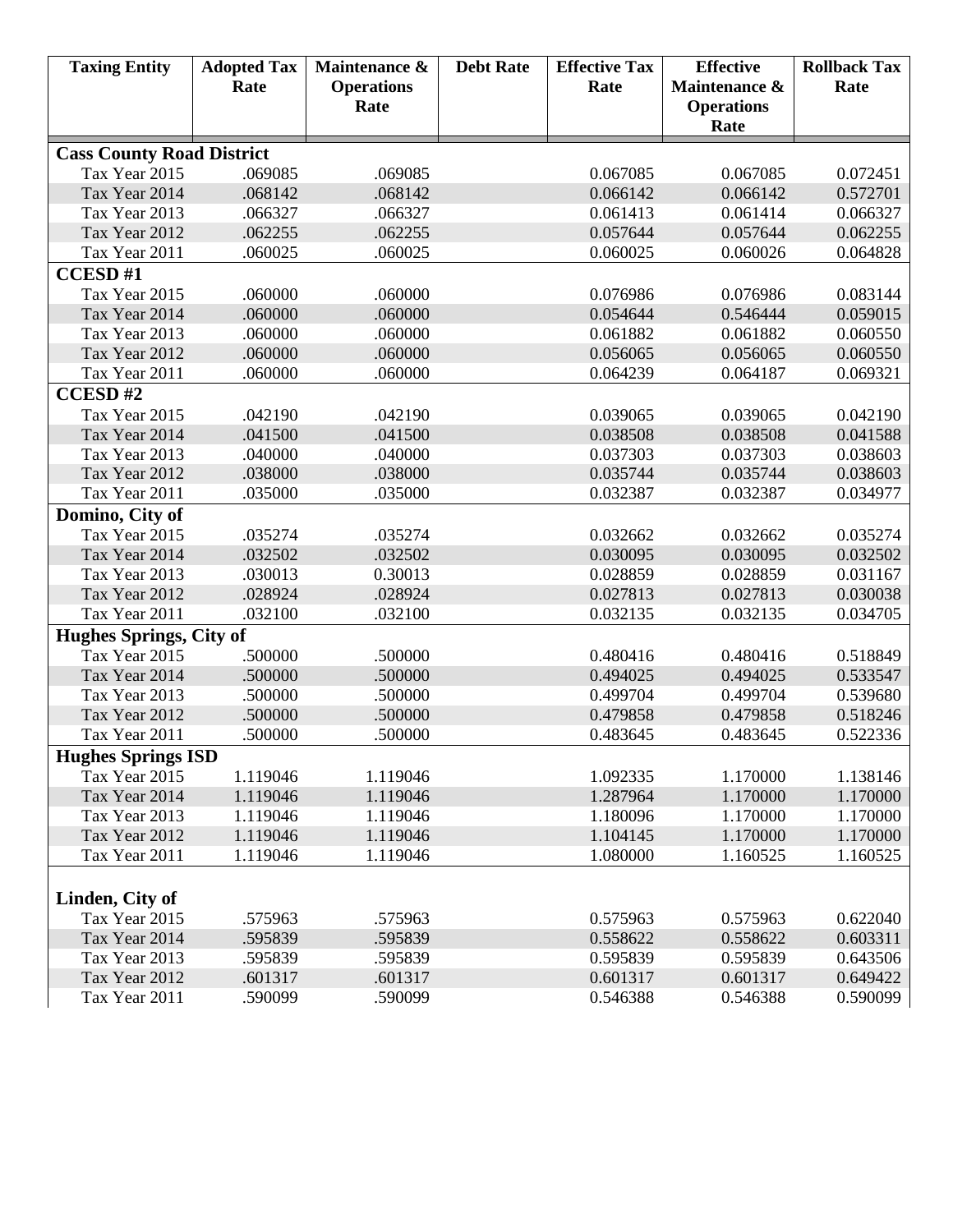| <b>Taxing Entity</b>       | <b>Adopted Tax</b> | Maintenance &     | <b>Debt Rate</b> | <b>Effective Tax</b> | <b>Effective</b>  | <b>Rollback Tax</b> |
|----------------------------|--------------------|-------------------|------------------|----------------------|-------------------|---------------------|
|                            | Rate               | <b>Operations</b> |                  | Rate                 | Maintenance &     | Rate                |
|                            |                    | Rate              |                  |                      | <b>Operations</b> |                     |
|                            |                    |                   |                  |                      | Rate              |                     |
| <b>Linden-Kildare CISD</b> |                    |                   |                  |                      |                   |                     |
| Tax Year 2015              | 1.170000           | 1.170000          |                  | 1.243883             | 1.170000          | 1.170000            |
| Tax Year 2014              | 1.170000           | 1.170000          |                  | 1.169789             | 1.170000          | 1.170000            |
| Tax Year 2013              | 1.170000           | 1.170000          |                  | 1.152910             | 1.170000          | 1.170000            |
| Tax Year 2012              | 1.170000           | 1.170000          |                  | 1.121838             | 1.170000          | 1.170000            |
| Tax Year 2011              | 1.170000           | 1.170000          |                  | 1.134478             | 1.170000          | 1.170000            |
| <b>McLeod ISD</b>          |                    |                   |                  |                      |                   |                     |
| Tax Year 2015              | 1.040050           | 1.040050          |                  | 1.294769             | 1.040050          | 1.040050            |
| Tax Year 2014              | 1.040050           | 1.040050          |                  | 0.994232             | 1.040050          | 1.040050            |
| Tax Year 2013              | 1.040050           | 1.040050          |                  | 1.084641             | 1.040050          | 1.040050            |
| Tax Year 2012              | 1.040050           | 1.040050          |                  | 0.982469             | 1.040050          | 1.040050            |
| Tax Year 2011              | 1.040050           | 1.040050          |                  | 1.228442             | 1.040050          | 1.040050            |
| <b>Pewitt CISD</b>         |                    |                   |                  |                      |                   |                     |
| Tax Year 2015              | 1.098000           | 1.040000          | .058000          | 1.128513             | 1.040000          | 1.098000            |
| Tax Year 2014              | 1.098000           | 1.040000          | .058000          | 1.244507             | 1.040000          | 1.103585            |
| Tax Year 2013              | 1.098000           | 1.040000          | .058000          | 1.093190             | 1.040000          | 1.040000            |
| Tax Year 2012              | 1.105000           | 1.040000          | .065000          | 1.130280             | 1.040000          | 1.108055            |
| Tax Year 2011              | 1.105000           | 1.040000          | .065000          | 1.187142             | 1.040000          | 1.112488            |
| <b>Queen City, City of</b> |                    |                   |                  |                      |                   |                     |
| Tax Year 2015              | .822452            | .650522           | .171930          | 0.802452             | 0.630716          | 0.853103            |
| Tax Year 2014              | .814280            | .640012           | .174268          | 0.777831             | 0.600388          | 0.822687            |
| Tax Year 2013              | .829306            | .640120           | .189186          | 0.772164             | 0.592711          | 0.829313            |
| Tax Year 2012              | .808340            | .620466           | .187874          | 0.693033             | 0.574692          | 0.808541            |
| Tax Year 2011              | .661500            | .548543           | .112957          | 0.620376             | 0.548563          | 0.611520            |
| <b>Queen City ISD</b>      |                    |                   |                  |                      |                   |                     |
| Tax Year 2015              | 1.245300           | 1.170000          | .075300          | 1.154873             | 1.170000          | 1.245966            |
| Tax Year 2014              | 1.234854           | 1.170000          | .064854          | 1.176004             | 1.170000          | 1.251101            |
| Tax Year 2013              | 1.234854           | 1.170000          | .064854          | 1.234854             | 1.170000          | 1.234854            |
| Tax Year 2012              | 1.236861           | 1.040050          | .196811          | 1.197659             | 1.040050          | 1.236811            |
| Tax Year 2011              | 1.238850           | 1.040050          | .198800          | 1.200437             | 1.040000          | 1.241353            |

The county is providing this table of property tax rate information as a service to the residents of the county. Each individual taxing unit is responsible for calculating the property tax rates listed in this table pertaining to that taxing unit and providing that information to the county.

The **Adopted Tax Rate** is the tax rate adopted by the governing body of a taxing unit.

The **Maintenance and Operations Rate** is the component of the adopted tax rate of a taxing unit that will impose the amount of taxes needed to fund maintenance and operation expenditures of the unit for the following year.

The **Debt Rate** is the component of the adopted tax rate of a taxing unit that will impose the amount of taxes needed to fund the unit's debt service for the following year.

The **Effective Tax Rate** is the tax rate that would generate the same amount of revenue in the current tax year as was generated by a taxing unit's adopted tax rate in the preceding tax year from property that is taxable in both the current tax year and the preceding tax year.

The **Effective Maintenance and Operations Rate** is the tax rate that would generate the same amount of revenue for maintenance and operations in the current tax year as was generated by a taxing unit's maintenance